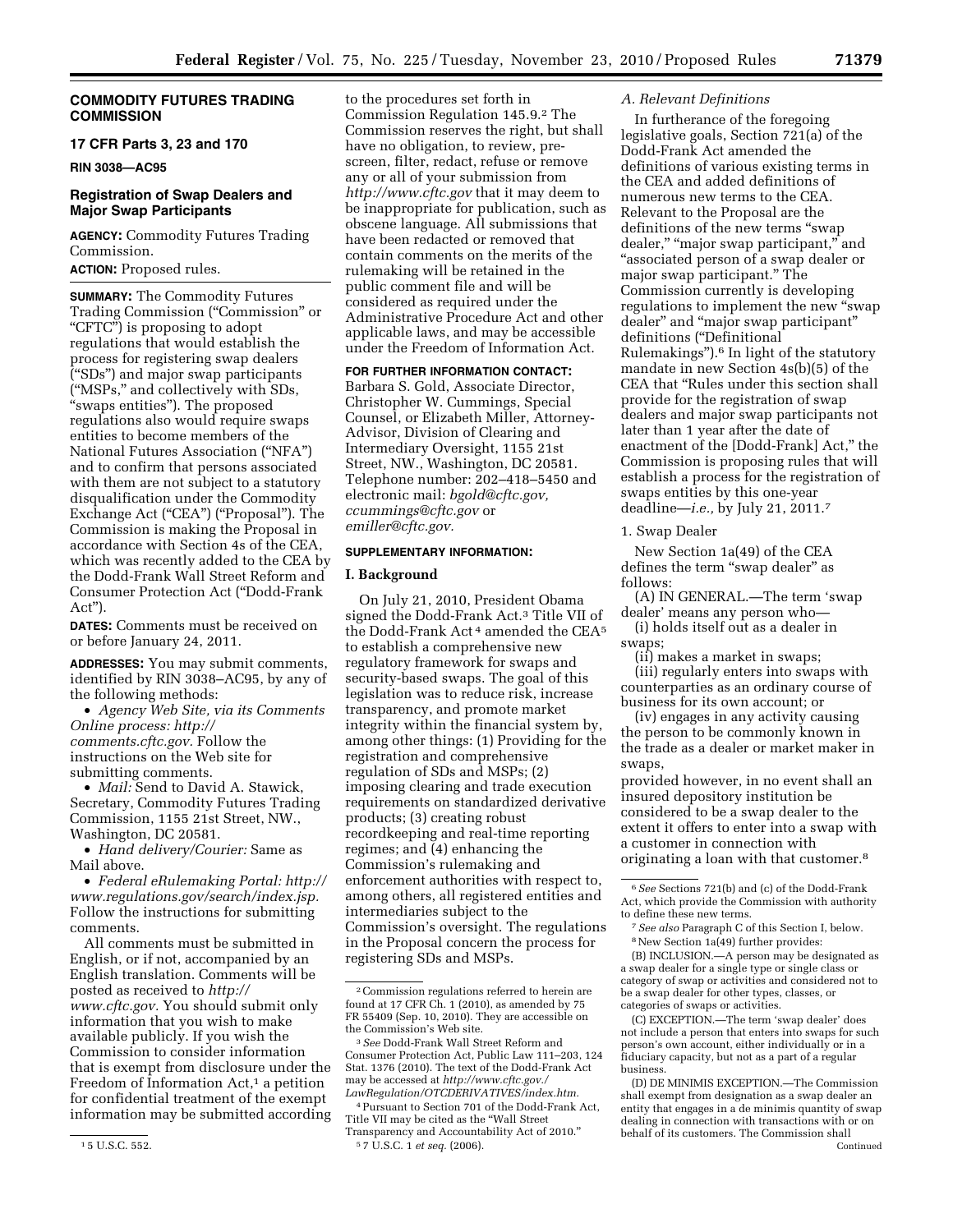2. Major Swap Participant

New Section 1a(33) of the CEA defines the term "major swap participant'' as follows:

(A) IN GENERAL.—The term 'major swap participant' means any person who is not a swap dealer, and—

(i) maintains a substantial position in swaps for any of the major swap categories as determined by the Commission, excluding—

(I) positions held for hedging or mitigating commercial risk; and

(II) positions maintained by any employee benefit plan (or any contract held by such a plan) as defined in paragraphs (3) and (32) of section 3 of the Employee Retirement Income Security Act of 1974 (29 U.S.C. 1002) for the primary purpose of hedging or mitigating any risk directly associated with the operation of the plan;

(ii) whose outstanding swaps create substantial counterparty exposure that could have serious adverse effects on the financial stability of the United States banking system or financial markets; or

(iii)(I) is a financial entity that is highly leveraged relative to the amount of capital it holds and that is not subject to capital requirements established by an appropriate Federal banking agency; and

(II) maintains a substantial position in outstanding swaps in any major swap category as determined by the Commission.9

9This section further provides:

(B) DEFINITION OF SUBSTANTIAL POSITION.—For purposes of subparagraph (A), the Commission shall define by rule or regulation the term 'substantial position' at the threshold that the Commission determines to be prudent for the effective monitoring, management, and oversight of entities that are systemically important or can significantly impact the financial system of the United States. In setting the definition under this subparagraph, the Commission shall consider the person's relative position in uncleared as opposed to cleared swaps and may take into consideration the value and quality of collateral held against counterparty exposures.

(C) SCOPE OF DESIGNATION.—For purposes of subparagraph (A), a person may be designated as a major swap participant for 1 or more categories of swaps without being classified as a major swap participant for all classes of swaps.

(D) EXCLUSIONS.—The definition under this paragraph shall not include an entity whose primary business is providing financing, and uses derivatives for the purpose of hedging underlying commercial risks related to interest rate and foreign currency exposures, 90 percent or more of which arise from financing that facilitates the purchase or lease of products, 90 percent or more of which are manufactured by the parent company or another subsidiary of the parent company.

3. Associated Person of a Swap Dealer or Major Swap Participant

New Section 1a(4) of the CEA defines the term "associated person of a swap dealer or major swap participant'' as follows:

(A) IN GENERAL.— The term 'associated person of a swap dealer or major swap participant' means a person who is associated with a swap dealer or major swap participant as a partner, officer, employee, agent (or any person occupying a similar status or performing similar functions), in any capacity that involves—

(i) the solicitation or acceptance of swaps; or

(ii) the supervision of any person or persons so engaged.10

### *B. Registration Requirements for SDs and MSPs*

New Section 4s(a) of the CEA 11 sets forth the registration requirements for SDs and MSPs as follows:

(a) REGISTRATION.—

(1) SWAP DEALERS.— It shall be unlawful for any person to act as a swap dealer unless the person is registered as a swap dealer with the Commission.

(2) MAJOR SWAP PARTICIPANTS.— It shall be unlawful for any person to act as a major swap participant unless the person is registered as a major swap participant with the Commission.

New Section 4s(b) 12 directs the Commission to adopt rules that provide for the registration of SDs and MSPs. New Section 4s does not direct the Commission to adopt rules that provide for the registration of associated persons of SDs or MSPs. However, new Section 4s(b)(6) makes it unlawful for a swaps entity to permit a person to associate with it if the person is subject to a statutory disqualification as follows:

Except to the extent otherwise specifically provided by rule, regulation, or order, it shall be unlawful for a swap dealer or major swap participant to permit any person associated with a swap dealer or major swap participant who is subject to a statutory disqualification to effect or be involved in effecting swaps on behalf of the swap dealer or major swap participant, if the swap dealer or major swap participant knew, or in the exercise of reasonable care should have known, of the statutory disqualification.

For the purpose of the Proposal, the Commission intends that a statutory disqualification is a disqualification under Section 8a(2) or 8a(3) of the CEA.13

Section 4s further directs the Commission to adopt rules that provide for the regulation of SDs and MSPs with respect to, among others, the following areas: Capital and margin, reporting and recordkeeping, daily trading records, business conduct standards, documentation standards, trading duties, chief compliance officer,<sup>14</sup> and, with respect to uncleared swaps, segregation<sup>15</sup> (collectively, "Section 4s Requirements''). The Section 4s Requirements are being addressed by other rulemakings. Their impact on the registration process is discussed below at Paragraph C of this Section I.

Additionally, Section 716 of the Dodd-Frank Act prohibits an insured depository institution (''IDI'') from receiving Federal assistance if it is also an SD that engages in swaps activities that are not covered by the exclusion in Section 716(d).<sup>16</sup> Under Section 716(c), an IDI can retain its access to Federal assistance if it transfers covered activities to a non-IDI affiliate (a ''Push-Out Affiliate'') that is an SD or MSP, if the affiliate complies with the requirements of Section 716(c), including such requirements as the Commission may establish.17 The Push-

14New Sections 4s(e) through (k), respectively, added to the CEA by Dodd-Frank Section 731.

15New Section 4s(*l*), added to the CEA by Dodd-Frank Section 724(c).

16Specifically, the prohibition against Federal assistance to swaps entities is set forth in paragraph (a) of Section 716 as follows:

(a) PROHIBITION ON FEDERAL ASSISTANCE.— Notwithstanding any other provision of law (including regulations), no Federal assistance may be provided to any swaps entity with respect to any swap, security-based swap, or other activity of the swaps entity.

Dodd-Frank Section 716(d) carves out certain swap activities of an IDI that is an SD, and therefore a "swaps entity," from the prohibition against "Federal assistance." In particular, the prohibition against Federal assistance does not apply to the extent the IDI SD engages in: (1) Hedging and other risk-mitigating activities of the IDI; or (2) acting as an SD for swaps and security-based swaps involving rates (*e.g.,* interest rate swaps) or reference assets that are permissible investments. Engaging in non-cleared credit default swaps, however, would subject an IDI SD to the prohibition against Federal assistance.

17Section 716(c) provides for the Push-Out Affiliate exception as follows:

(c) AFFILIATES OF INSURED DEPOSITORY INSTITUTIONS.—The prohibition on Federal assistance contained in subsection (a) does not

promulgate regulations to establish factors with respect to the making of this determination to exempt.

<sup>10</sup>New section 1a(4) further provides:

<sup>(</sup>B) EXCLUSION.— Other than for purposes of section 4s(b)(6), the term 'associated person of a swap dealer or major swap participant' does not include any person associated with a swap dealer or major swap participant the functions of which are solely clerical or ministerial.

<sup>11</sup>Section 4s(a) was added to the CEA by Section 731 of the Dodd-Frank Act.

<sup>12</sup>Section 4s(b) similarly was added to the CEA by Section 731 of the Dodd-Frank Act.

<sup>13</sup> 7 U.S.C. 12a(2) and 12a(3). These sections of the CEA contain an extensive list of matters that constitute grounds to refuse to register a person, including, without limitation, felony convictions, commodities or securities law violations, and bars or other adverse actions taken by financial regulators.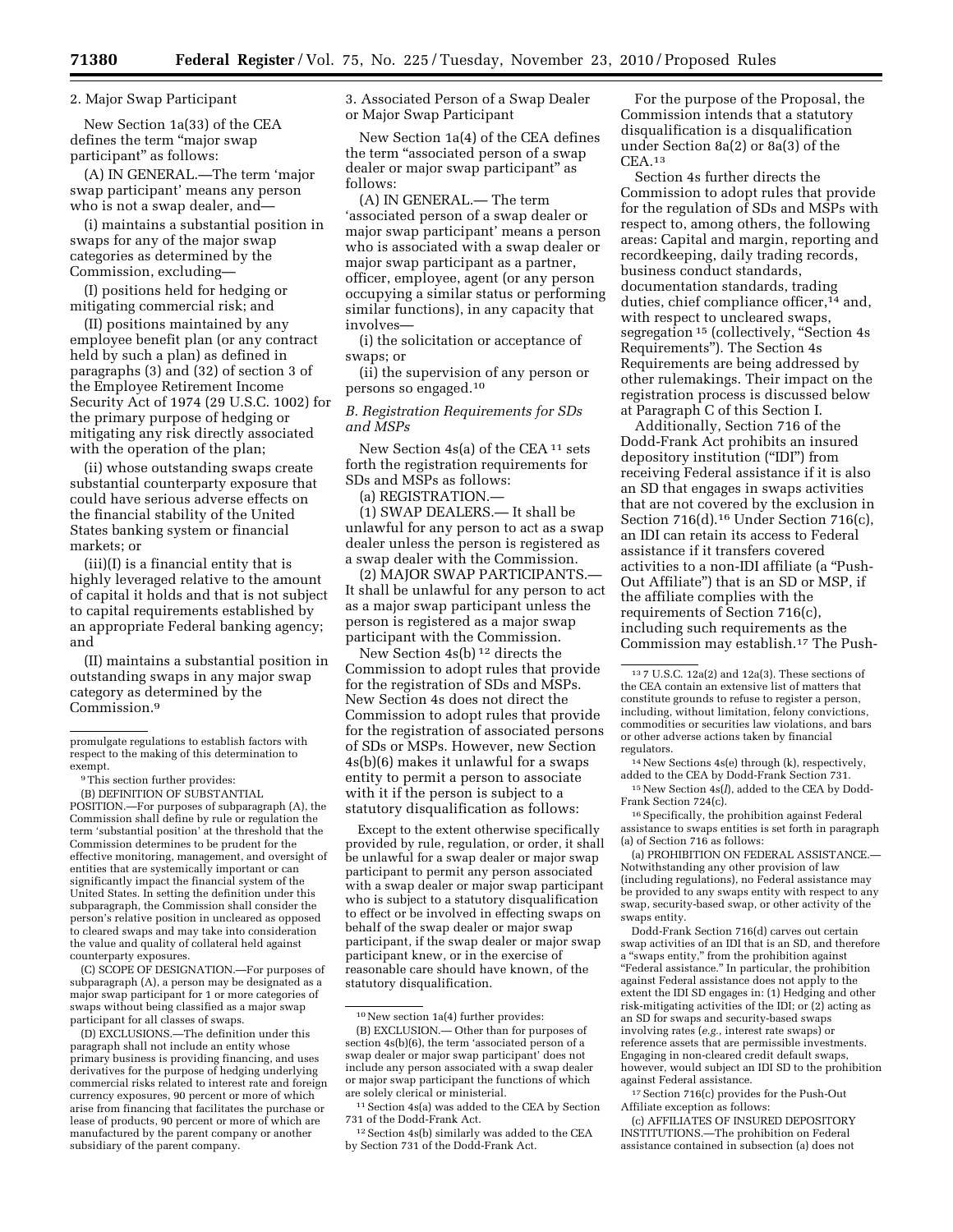Out Affiliate, however, would not have access to Federal assistance. The Commission is not proposing any specific requirements at this time for any Push-Out Affiliate. The Commission does intend, however, that any Push-Out Affiliate that comes within the statutory definition of an SD or an MSP be subject to registration and regulation as an SD or as an MSP, as the case may be.

Part 3 of the Commission's regulations governs registration under the CEA. Currently, Part 3 is not applicable to swaps entities. To fulfill the statutory mandates of the Dodd-Frank Act, and as is discussed more fully below, the Commission is proposing amendments to Regulations 3.2, 3.4, 3.10, 3.21, 3.30, 3.31 and 3.33, and adoption of new Regulation 23.21. To further accomplish these aims, the Commission also is proposing adoption of new Regulations 23.22 and 170.16.18

# *C. Phased Implementation*

As is noted above, the Dodd-Frank Act requires the Commission to promulgate rules providing for the registration of SDs and MSPs not later than July 21, 2011.19 Section 754 of the Dodd-Frank Act, however, permits the other separate rulemakings establishing specific criteria in the SD and MSP definitions that determine who must register, as well as the Section 4s Requirements, to become effective after July 21, 2011.20 In order to meet the prescribed deadline to adopt rules providing for registration of swaps entities, even though the Definitional Rulemakings will not be effective until a later date and the criteria of many of

18New Regulation 23.22 would pertain to requirements applicable to SDs and MSPs with regard to associated persons and new Regulation 170.16 would require SDs and MSPs to become members of NFA. As is discussed in Item II.C.2.b. below, the Commission specifically is requesting comment on certain matters related to these proposed requirements.

19New Section 4s(b)(5) of the CEA.

20Section 754 provides that:

Unless otherwise provided in this title, the provisions of this subtitle [Subtitle A—Regulation of Over-the-Counter Swaps Markets] shall take effect on the later of 360 days after the date of enactment of this subtitle [*i.e.,* July 15, 2011], or, to the extent a provision of this subtitle requires a rulemaking, not less than 60 days after publication of the final rule or regulation implementing such provision of this subtitle.

the Section 4s Requirements will not be known with certainty until a later date, the Commission is proposing a provisional registration procedure for the transitional period between the July 21, 2011 date by which regulations establishing a process for swaps entities' registration must be in place and the effective dates of the Definitional Rulemakings and the rulemakings implementing the Section 4s Requirements. This approach is intended to ensure continuity of the business operations of existing swaps entities, and to avoid undue market disruption.

Moreover, to provide sufficient processing time for the initial set of applicants so that persons may be registered at the earliest possible date, persons would be able to begin applying for registration ahead of the July 21 date, beginning on April 15, 2011.<sup>21</sup> This process, which would be entirely voluntary, would permit a person that anticipates that it may be considered to be a "swap dealer" or "major swap participant'' to apply for and obtain registration—albeit on a provisional basis—as soon as possible. SDs and MSPs who had not applied for registration by July 21 would be required to apply for registration not later than the effective date of the applicable Definitional Rulemaking.22 In light of the possibility that the rulemakings regarding the operations and activities of swaps entities will have later compliance deadlines than the effective date of the Definitional Rulemakings, provisionally registered swaps entities would be permitted to come into compliance with the Section 4s Requirements within the compliance deadlines set forth in the respective final implementing rulemakings.23 The Commission intends that upon the filing of an application these swaps entities would be provisionally registered, and would remain registered so long as they timely established compliance with the various Section 4s Requirements and

[N]otwithstanding the effective date of any provision of this Act, the Commodity Futures Trading Commission \* \* \* may, in order to prepare for the effective dates of the provisions of this Act \* \* \* register persons under the provision of this Act \* \* \* provided, however, that no [such] action \* \* \* shall become effective prior to the effective date applicable to such action under the provisions of this Act.

22*See* Dodd-Frank Act Sections 721(b) and (c). 23For the purpose of this **Federal Register**  release, the term "compliance" includes "ability to comply,'' to the extent that a regulation subsequently adopted requires demonstration of the ability to comply. *See* proposed Regulation  $3.10(a)(1)(v)(A)$ .

met the standard fitness requirements. Swaps entities applying for registration after July 21, 2011 would be subject to the same provisional registration process but would have to demonstrate compliance with any applicable regulation for which a compliance deadline had passed by the time of the initial filing.

Once all of the Section 4s Requirements are adopted and effective, provisional registrants would become fully registered SDs and MSPs, provided that they demonstrate compliance with all applicable regulations. SDs and MSPs who failed to demonstrate compliance would cease to be registered, would be required to withdraw their registration application and would be prohibited from engaging in any subsequent new activity within the SD or MSP definition, as the case may be.24 After all of the rulemakings implementing the Section 4s Requirements became effective, no provisional registrations would be granted.

By proposing a system of phased implementation, the Commission has endeavored to accomplish the registration of SDs and MSPs in a manner that is both efficient and minimally disruptive to on-going business. The Commission seeks comment on this or alternative approaches to registration, including extension of the effective date of the registration rules until such time as rules further defining the terms ''swap dealer" and "major swap participant, and rulemakings implementing the Section 4s Requirements, become effective.

# *D. Request for Comment on Allocation of Responsibilities*

Currently, when a person registers with the Commission, they apply electronically via NFA's online registration system.25 NFA conducts a fitness review of the applicant, including background checks of principals and associated persons, and proficiency testing of associated persons. Presently, all registered futures commission merchants ("FCMs"), introducing brokers (''IBs''), retail foreign exchange dealers (''RFEDs''), commodity pool operators ("CPOs") and those registered commodity trading advisors (''CTAs'') who manage or exercise discretion over client accounts must be members of NFA in order to conduct futures business with the

apply to and shall not prevent an insured depository institution from having or establishing an affiliate which is a swaps entity, as long as such insured depository institution is part of a bank holding company, or savings and loan holding company, that is supervised by the Federal Reserve and such swaps entity affiliate complies with sections 23A and 23B of the Federal Reserve Act and such other requirements as the Commodity Futures Trading Commission \* \* \* may determine to be necessary and appropriate.

<sup>21</sup>This advance application procedure is authorized by Section 712(f) of the Dodd-Frank Act, which states in relevant part:

<sup>24</sup>*See* Section II.B.2., Regulation 3.10, for a fuller discussion of this matter.

<sup>25</sup>NFA is registered as a futures association in accordance with Section 17 of the CEA, 7 U.S.C. 21.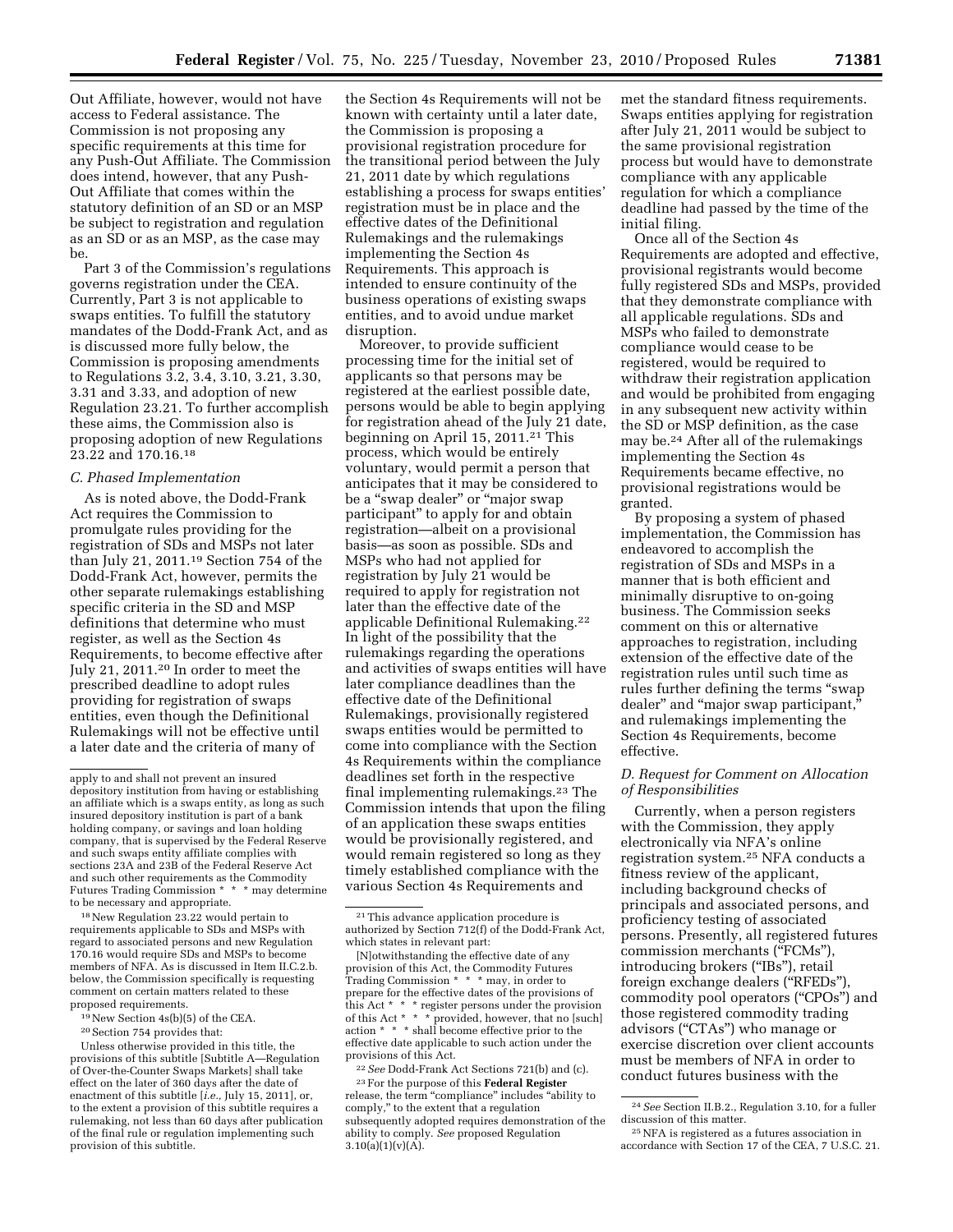public.26 Associated persons of NFA Members must become NFA Associates.27 On an ongoing basis, NFA audits registrants for compliance with regulatory requirements applicable to the particular registration category.

In the case of SDs and MSPs, the Commission proposes that an application for registration would commence with the filing of Form 7–R by means of NFA's online registration system.28 SDs and MSPs would also file accompanying Forms 8–R for the entity's principals by means of NFA's online registration system to verify that the principal is not subject to a statutory disqualification.29 NFA would conduct a background check, and would provide to the SD or MSP and to the Commission any information that would indicate the principal is unfit or subject to a statutory disqualification. Currently, the structure for oversight of existing registrants' activities is that the Commission has delegated to NFA responsibility for conducting all aspects of the registration process and for monitoring for compliance with all subsequent requirements.<sup>30</sup> Along these lines, then, the Commission is proposing to adopt Regulation 170.16 to include SDs and MSPs among the registrants that are required to become and remain members of at least one registered futures association.31

The Commission believes that there are three options with respect to who should be responsible for determining initial and ongoing compliance by swaps entities with respect to the Section 4s Requirements and all other applicable requirements. Option number one would involve the Commission being directly responsible

29Form 8–R is the form that is filed with NFA by the entity applicant on behalf of certain natural persons. It calls for the person's name, address and other identifying information, any criminal history, any regulatory disciplinary history, employment, and educational history. The entity submits the Form 8–R and the person confirms the accuracy of the information. Form 8–R also is filed electronically and not as a paper form.

30*See, e.g.,* 75 FR 55310 (Sep. 10, 2010), delegating registration functions for RFEDs, which includes the determination of compliance with net capital requirements, to NFA.

for ensuring compliance by swaps entities with all requirements applicable to them under the CEA and Commission regulations. Option number two would involve NFA (or any other association that may subsequently be registered as a futures association) being responsible for ensuring compliance, subject to Commission oversight. Option number three would involve certain compliance oversight activities being performed by the Commission and others being delegated to NFA (or a subsequently registered futures association). The Commission requests comment on these options. In the case of option number three, commenters should specify which oversight activities should be performed by the Commission and which should be delegated to, or performed by NFA (or another registered futures association).

# *E. Extraterritorial Application of Swap Dealer and Major Swap Participant Registration Requirements*

New Section 2(i) of the CEA, which was added by Section 722(d) of the Dodd-Frank Act, states that provisions of the CEA that were enacted by Title VII of the Dodd-Frank Act (which includes the definition of swap dealer, and the registration requirement) shall not apply to activities outside the United States unless those activities ''have a direct and significant connection with activities in, or effect on, commerce of the United States,'' or contravene rules or regulations the Commission may promulgate to prevent evasion.

In view of Sections 2(i) and 4s(a)(1), the Commission must determine under which circumstances a person who engages in the activities set forth in new Section 1a(49) of the CEA ("swap" dealing activities'') outside the U.S. shall be required to register as an SD. By its terms, Section 2(i) sets a floor that must be met for the swap provisions of the CEA to apply abroad. Thus, a person whose swap dealing activity has no connection or effect of any kind, direct or indirect, whether through affiliates or otherwise, to U.S. commerce would not be required to register as a swap dealer. The Commission also recognizes the role that considerations of international comity play in determining the proper scope of extraterritorial application of federal statutes.32

The Commission generally would not require a person to register as a swap dealer if their only connection to the

U.S. was that the person uses a U.S. registered swap execution facility, designated clearing organization or designated contract market in connection with their swap dealing activities,33 or reports swaps to a U.S. registered swap data repository.34 On the other hand, a person outside the U.S. who engages in swap dealing activities and regularly enters into swaps with U.S. persons would likely be required to register as a swap dealer.

The Commission requests comment as to what level of swap dealing activity outside the U.S. would qualify as having a direct and significant connection with activities in or effect on commerce of the U.S., thereby requiring a person outside the U.S. to register as an SD. In particular, in view of the global nature of the swap markets and the ability to transfer swap-related risks within affiliated groups, the Commission requests comment on when swap dealing activity with or by non-U.S. affiliates of U.S. persons has a ''direct and significant connection with activities in, or effect on'' U.S. commerce for purposes of Section 2(i) of the CEA. For example, to what extent do persons outside the U.S. who engage in swap dealing activity with non-U.S. affiliates of U.S. persons (such as the non-U.S. subsidiary of a corporate parent headquartered in the U.S.) engage in swap dealing activity that has a direct and significant connection with activities in, or effect on, U.S. commerce?

Registration of MSPs raises different jurisdictional issues, because the definition of MSP specifically focuses on the degree of risk that an entity's swaps pose to U.S. counterparties and the U.S. market. Thus, the analysis of whether a non-U.S. entity should register as an MSP would turn upon, among other things, swap positions with U.S. counterparties (including the use of a U.S. clearing agency or swap execution facility) or that involve U.S. mails or any means or instrumentality of interstate commerce. The Commission

<sup>26</sup>*See* NFA Bylaw 1101.

<sup>27</sup>*See* NFA Bylaw 301(b).

<sup>28</sup>Form 7–R is the form filed with NFA by entities—*e.g.,* FCMs, IBs, RFEDs, CPOs and CTAs. The information called for includes the firm's full legal name and form of organization, business address, business records location, branch office location, principals, contact information and any disciplinary history. Form 7–R is filed electronically and not as a paper form.

<sup>31</sup>Although Section 17 of the CEA provides that "[a]ny association of persons may be registered with the Commission as a registered futures association, to date, NFA is the sole association that has applied for and has been issued registration as a futures association with the Commission.

<sup>32</sup>*See generally, Hartford Fire Insurance Co.* v. *California,* 509 U.S. 764, 113 S.Ct. 2891, 125 L.Ed.2d 612 (1993); 1 Restatement (Third) of Foreign Relations Law of the United States §§ 402– 403 (1987).

<sup>33</sup>*Cf.* 17 CFR 3.10 (foreign broker not required to register as FCM if it: (1) Limits its customers to customers located outside the U.S.; (2) confines its commodity interest activities to areas outside the U.S.; and (3) submits its trades for clearing on an omnibus basis through a registered FCM; also, registration exemption for any foreign person acting in the capacity of an IB, CTA or CPO solely with respect to customers located outside the U.S., provided that all commodity interest transactions are submitted for clearing to a registered FCM).

<sup>34</sup>Such persons, however, may be subject to other requirements imposed on swap dealers, such as reporting obligations. Further, the provisions of the CEA and the Commission's regulations applicable to "any person" will apply as well, such as those prohibiting fraud and manipulation.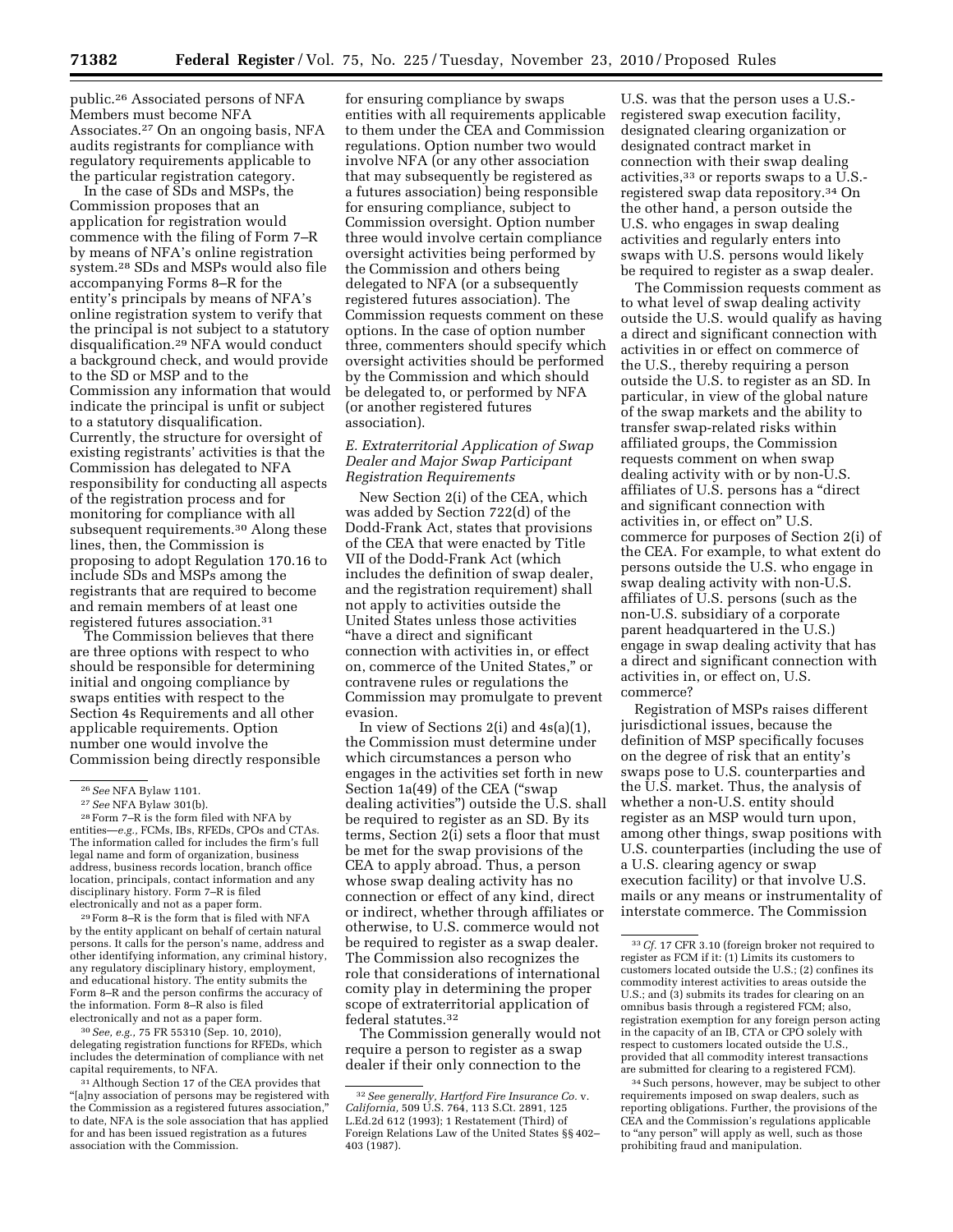requests comment on these interpretive issues.

# **II. Section-by-Section Analysis**

# *A. Structure and Approach*

As noted above, the Dodd-Frank Act requires SDs and MSPs to be registered as such with the Commission, and it requires the Commission to adopt rules providing for registration of SDs and MSPs, as well as rules regulating their activities. To the extent practicable, the Commission intends to place requirements that are unique to SDs and MSPs in a new Part 23 of its regulations. However, as is noted above, the Commission's existing registration process for futures, commodity options and retail forex intermediaries, as well as for floor traders and floor brokers, is extensively set forth in Part 3 of the regulations. Replication in new Part 23 of all of the registration process requirements appropriate for SDs and MSPs would be unwieldy and potentially confusing. Accordingly, while two proposed new regulations would be in new Part 23, and one proposed new regulation would be in Part 170, most of the proposed changes in this rulemaking concern amendments to existing provisions of Part 3.35

### *B. Proposed Amendments to Existing Regulations*

Some of the proposed amendments to Part 3 consist entirely of adding appropriate references to SDs and MSPs in existing regulations.36 These proposed amendments will not be separately discussed. Other proposed amendments, however, involve substantive changes to existing regulations because of the particular attributes or characteristics of SDs, MSPs and swaps. They are separately discussed below.

1. Regulation 3.2—Registration Processing by the National Futures Association; Notification and Duration of Registration

Regulation 3.2 generally provides for performance by NFA of registration,

temporary licensing and denial, revocation or suspension of registration. Paragraph (c) of this regulation currently requires NFA to notify various registration applicants when a temporary license has been granted under provisions of Regulation 3.40. The Commission proposes to amend Regulation 3.2(c) to add paragraph (c)(3), which would provide that NFA will notify an applicant for registration as an SD or MSP (pursuant to the provisional application procedure described below, in the discussion of proposed amendments to Regulation 3.10) that the applicant has been granted provisional registration.

2. Regulation 3.10—Registration of Futures Commission Merchants, Retail Foreign Exchange Dealers, Introducing Brokers, Commodity Trading Advisors, Commodity Pool Operators and Leverage Transaction Merchants

Regulation 3.10 sets forth the basic registration scheme for various firms. The Proposal would amend the regulation to accommodate SD and MSP registration. It would require an applicant for registration as an SD or MSP to commence the registration process by filing Form 7–R with NFA.37 This is the same form currently used by an entity applying for registration as an FCM, IB, RFED, CPO, or CTA. Like those other registrants, an SD's or MSP's Form 7–R would be accompanied by a Form 8–R and a fingerprint card for each principal.38 NFA would then conduct the same background check it performs with respect to other applicants for registration.39

Concurrently with or subsequent to the filing of the Form 7–R, the applicant for SD or MSP registration would be required to demonstrate their compliance with such regulations as the Commission adopts implementing the

39 In the event that final registration rules are adopted and published pursuant to the Proposal, the Commission would issue an order officially delegating these application and background check functions to NFA. The delegation order would require NFA to notify the Commission if it found information regarding an applicant indicating that the applicant was unfit or that it was subject to a statutory disqualification.

Section 4s Requirements.<sup>40</sup> Moreover, filing of Form 7–R by an SD or MSP would authorize the Commission to conduct on-site inspection to ascertain compliance with those obligations.41 However, this filing would not require the Commission to conduct such inspection. As is stated above, the Commission specifically is requesting comment on whether it or NFA (by delegation and subject to Commission oversight) should be directly responsible for ensuring compliance with the Section 4s Requirements.

As is noted above, the Commission is proposing a provisional registration process for the transitional period between adoption of regulations providing for registration of swaps entities, and the latest date by which applicants must comply with the final rulemakings for the Section 4s Requirements. This provisional registration process and the transition to full compliance would be incorporated into Regulation  $3.10(a)(1)(v)(C)$ . As proposed, a swaps entity would be able to file a Form 7–R at any time beginning April 15, 2011, which filing would cause the person to be provisionally registered. From and after the effective date(s) of the Definitional Rulemakings, a person within the SD or MSP definition must file a Form 7–R, and until such time as the last of the rulemakings implementing the Section 4s Requirements becomes effective, such person will also be provisionally registered. As each of the Section 4s Requirements rulemakings becomes effective, a provisionally registered SD or MSP would be required to demonstrate compliance within the timeframe required by such rulemaking. Once all of the Section 4s Requirement rulemakings are effective and an applicant has timely demonstrated compliance, the applicant would be notified that its provisional registration has become a full registration. If the applicant failed to demonstrate compliance within the prescribed period of time, it would be so notified and required to withdraw its registration application and its provisional registration would cease. In the event the applicant failed to withdraw its registration application within 30 days following receipt of notice that its application was deficient, the application would be deemed withdrawn and its provisional registration would cease. The regulation would provide that the Commission could extend the time to cure the deficiency upon written request from

<sup>35</sup> In this regard, however, it has not been necessary for the Commission to propose any amendments to the following Part 3 regulations in order to subject SDs and MSPs to registration with the CFTC: 3.1, 3.11, 3.12, 3.13, 3.22, 3.40–3.47, 3.50–3.64, 3.70, and 3.75. This is because these regulations either apply to "applicants" or ''registrants'' generally, such that they would also apply to swaps entities, or they apply to other specific registration categories (such as floor broker or floor trader), such that they would not pertain to swaps entities.

<sup>36</sup>*See* the proposed amendments to Regulations: 3.4(a); 3.10 title and paragraphs (a)(1)(i), (b)(1) and (d); 3.21(c); 3.30(a);  $3.31(a)(1)$  and (c); and  $3.33(a)$ , (b) introductory text and (e).

<sup>37</sup>*See* the proposed amendment to Regulation 3.10(a)(1)(i). SDs and MSPs would thus be subject to the requirement in Regulation 3.10(a)(2) to file a Form 8–R for each natural person who is a principal of the firm, along with a fingerprint card for that person.

<sup>38</sup>*See* Section 8a(1) of the CEA. The term "principal" is defined in Regulation 3.1(a) to include generally: An officer, director, partner or similar person exercising control over an entity's activities; a person who owns or has power to vote ten percent or more of the entity's securities; or a person who has contributed ten percent or more of the entity's capital.

<sup>40</sup>*See* proposed Regulation 3.10(a)(1)(v)(A).

<sup>41</sup>*See* proposed Regulation 3.10(a)(1)(v)(B).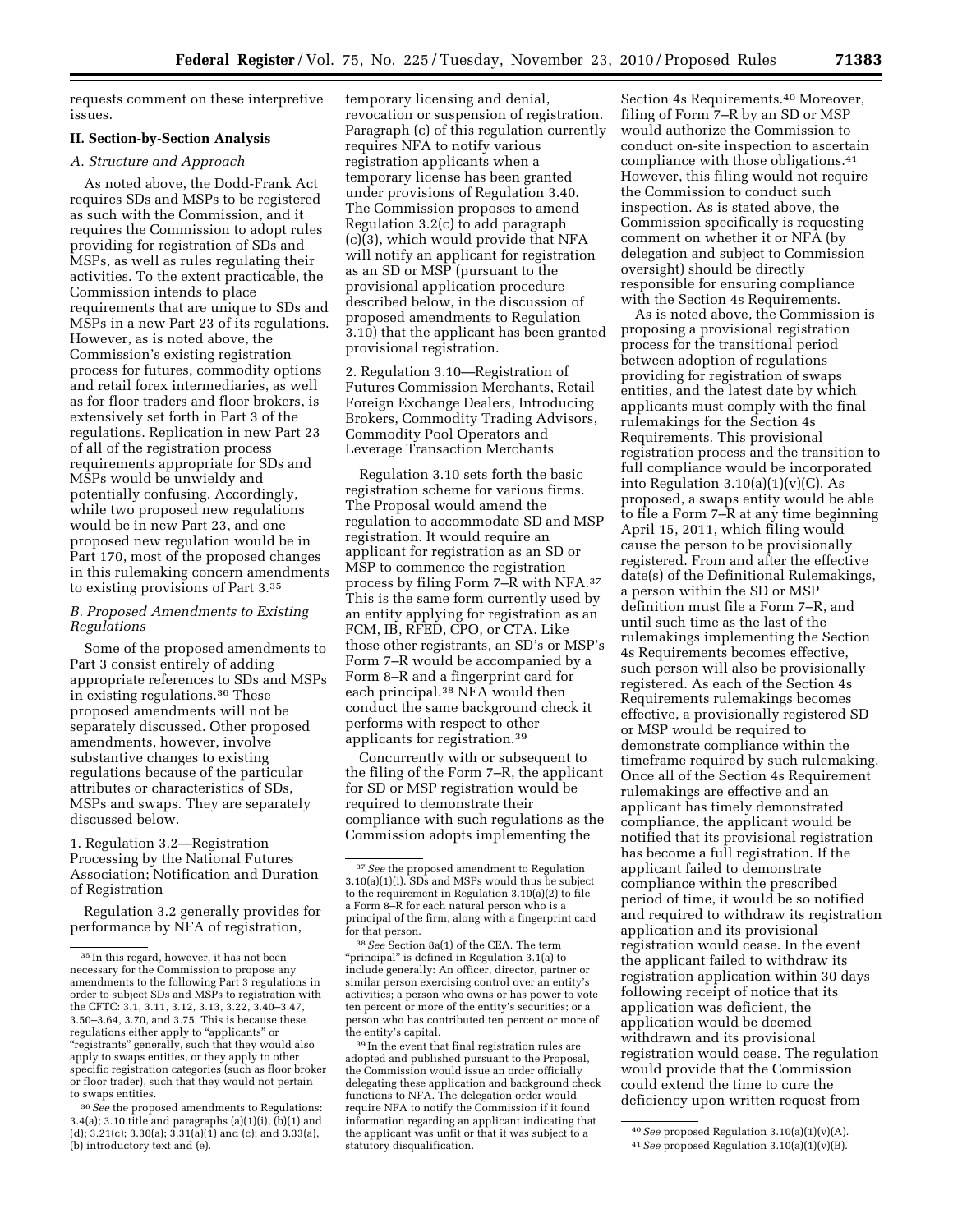the applicant. Upon withdrawal whether on the part of the applicant or upon receipt of notice of deficiency the applicant would be prohibited from subsequently engaging in any new activity described in Section 1a(33) or 1a(49) of the CEA. Finally, the regulation would make clear that it would not affect the terms of any swap transaction to which the applicant is a party entered into prior to the notice of deficiency.42

The same process would apply for persons applying for registration as an SD or MSP on or after July 21, 2011. Filing of Form 7–R would commence provisional registration, and would subject the applicant to immediate compliance with any rulemaking affecting it as an SD or MSP, insofar as the rulemaking was effective and compliance required at the time the applicant filed its Form 7–R. As additional rulemakings phase in, the provisionally registered SD or MSP would be required to meet the applicable compliance deadlines. Failure to do so would result in cessation of registration under the terms and conditions discussed in the preceding paragraph of this **Federal Register** release.

Swaps entities, like other registrants, would be required to review and update at least annually the information they had provided to NFA in their application. Additionally, swaps entities would be required to review and update at least annually the information they had provided to the Commission.43

3. Regulation 3.21—Exemption From Fingerprinting Requirement in Certain Cases

Regulation 3.21 generally provides for submission of a copy of a fingerprint card previously submitted to the Federal Bureau of Investigation ("FBI"), instead of a new fingerprint card, and it provides for exemption from the fingerprint requirement for outside directors of a firm who are not directly involved in the firm's activities subject to Commission regulation. As is

currently true with other firms registering with the Commission, *in lieu*  of submitting a fingerprint card in connection with the firm's registration, under the Proposal an outside director of an SD or MSP would be able to submit a notice stating that the outside director is not engaged in soliciting business for the firm, handling its transactions, keeping its records or supervising those who are so engaged.44

4. Regulation 3.31—Deficiencies, Inaccuracies and Changes To Be Reported

Regulation 3.31 generally sets forth the requirements and responsibility for correcting and updating the information submitted by applicants for registration on Form 7–R and Form 8–R. Each applicant for registration or registrant as a swaps entity would be required to promptly correct any inaccuracy or deficiency of the information in a Form 7–R or Form 8–R it has filed. Each principal of a swaps entity would likewise be responsible for correcting anything that renders the information in a Form 8–R filed on behalf of such person inaccurate or incomplete.

5. Regulation 3.33—Withdrawal From Registration

Regulation 3.33 generally sets forth the forms, procedures and requirements for withdrawal from registration, and when such withdrawal becomes effective. In order to withdraw from registration, under the Proposal the Form 7–W that a swaps entity would file would specify the nature and extent of any swap counterparty actual, anticipated or threatened claims against the registrant.45 Additionally, an SD's Form 7–W would specify that the person will not engage in any new activity described in the definition of the term "swap dealer" <sup>46</sup> and an MSP's Form 7–W would specify that the person will not engage in any new activity described in the definition of the term "major swap participant." 47

As the Commission noted in adopting Regulation 3.33 (then designated as Regulation 1.10f):

Rule 1.10f provides that a request for withdrawal must contain information which is intended to inform the Commission of the status of the registrant making the withdrawal request, to substantiate the registrant's eligibility to withdraw from

registration, and to enumerate any outstanding claims of its customers.48

Withdrawal of a registration under § 1.10f will become effective 30 days after receipt by the Registration Unit of the Commission's Division of Trading and Markets of a properly completed request.49 The purpose of the 30 day period is to give the Commission time to review the information provided by the registrant to determine if there is any reason why withdrawal should not be allowed. 50

## *C. New Part 23*

As is stated above, the Commission expects that, to the extent practicable, various Section 4s Requirements will be included in new Part 23. At this juncture, by this **Federal Register**  release, the Commission is proposing that Subpart B of Part 23 include the general requirements for the registration of SDs and MSPs and their obligations with respect to persons associated with them.51

1. Proposed Regulation 23.21— Registration of Swap Dealers and Major Swap Participants

Proposed Regulation 23.21 has three paragraphs. Paragraph (a) states that anyone coming within the statutory definition of the term "swap dealer" in Section 1a(49) of the CEA and the Commission's regulations issued thereunder is subject to the registration provisions under the CEA, and to Part 3 of the Commission's regulations, and paragraph (b) states that anyone coming within the statutory definition of the term ''major swap participant'' in Section 1a(33) of the CEA and the Commission's regulations issued thereunder is subject to the registration provisions under the CEA, and to Part 3 of the Commission's regulations. Paragraph (c) deals with Push-Out Affiliates, and requires that any Push-Out Affiliate that comes within the statutory definition of an SD or an MSP be registered as an SD or as an MSP, as the case may be. As is stated above, this requirement would apply to Push-Out Affiliates in existence on July 21, 2011,

49 [Footnote in original] A request will be considered to be ''received'' when it is delivered to the address specified in the rule.

<sup>42</sup>*See* Proposed Regulation 3.10(a)(1)(v)(D)(*3*). Section 739 of the Dodd-Frank Act, in language to be codified as new Section 22(a)(5)(A) of the CEA, states:

EFFECT ON SWAPS—Unless specifically reserved in the applicable swap, neither the enactment of the Wall Street Transparency and Accountability Act of 2010, nor any requirement under that Act or an amendment made by that Act, shall constitute a termination event, force majeure, illegality, increased costs, regulatory change, or similar event under a swap (including any related credit support arrangement) that would permit a party to terminate, renegotiate, modify, amend, or supplement 1 or more transactions under the swap.

<sup>43</sup>*See* the proposed amendment to Regulation 3.10(d).

<sup>44</sup>*See* the proposed amendment to Regulation 3.21(c).

<sup>45</sup>*See* the proposed amendment to Regulation  $3.33(b)(6)(vi)$ 

<sup>46</sup>*See* proposed Regulation 3.33(b)(6)(viii). 47*See* proposed Regulation 3.33(b)(6)(ix).

<sup>48</sup> [Footnote in original] As used in § 1.10f, the term "customer" includes the customers of FCMs and the clients of CTAs, as well as the customers of any category of registrant that may be established in the future. Section 1.10f also refers to ''commodity pool participants''—*i.e.,* those persons who have a direct financial interest in a commodity pool. *See* § 4.10(c), 46 FR 26004, 26014 (May 8, 1981).

<sup>50</sup> 46 FR 48915 (Oct. 5, 1981).

<sup>51</sup>The Commission intends that regulations applicable to the SD and MSP definitions will be placed in Subpart A of Part 23, and accordingly is proposing to reserve Regulations 23.1 through 23.20 for that purpose.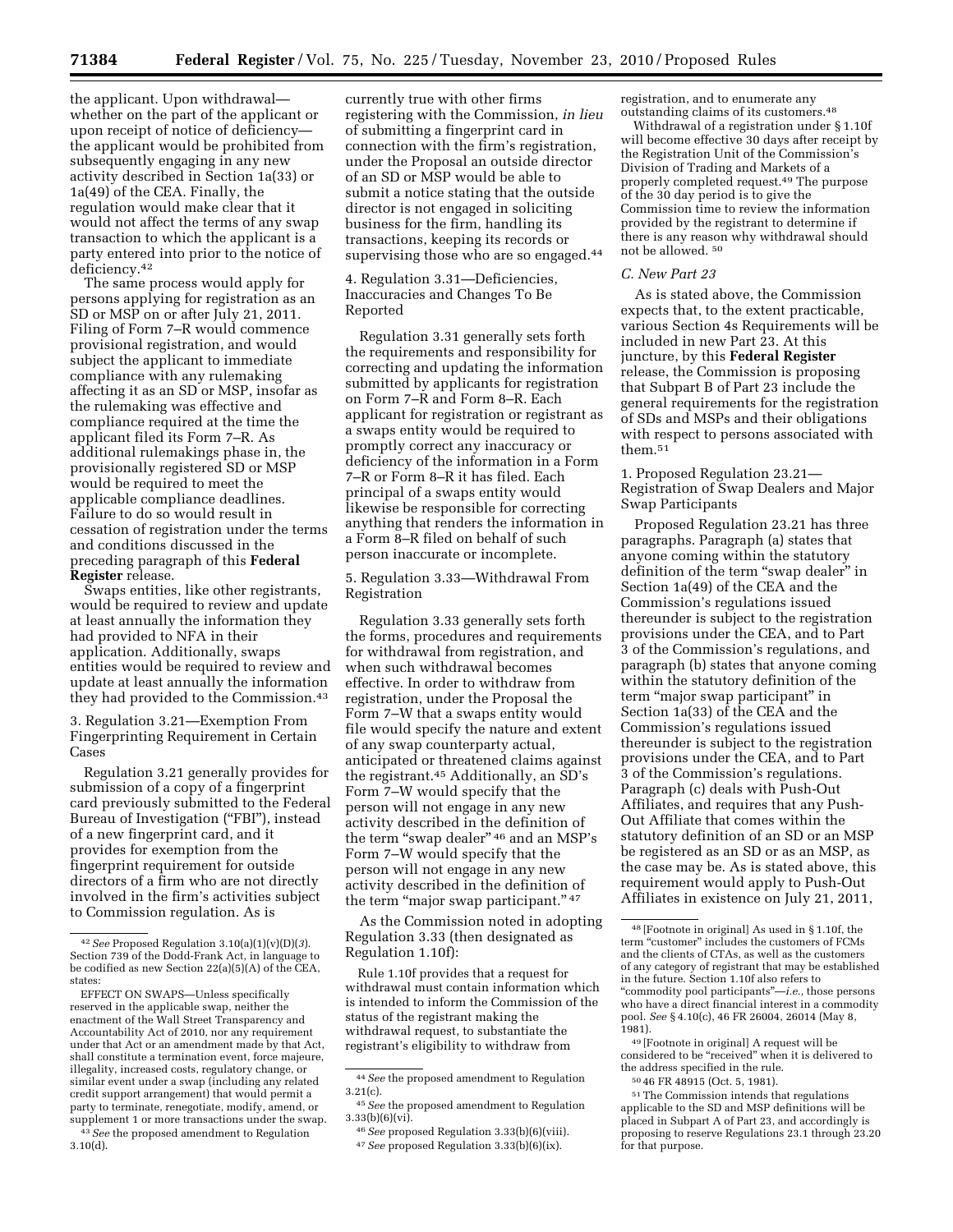as well as to those that are organized and are active subsequent thereto.

2. Proposed Regulation 23.22— Requirements Applicable in the Case of an Associated Person of a Swap Dealer or Major Swap Participant

#### a. The Proposed Regulation

Proposed Regulation 23.22 incorporates the statutory prohibition in new Section 4s(b)(6) against swaps entities permitting persons subject to a statutory disqualification to be associated with them. For the purposes of this regulation, paragraph (a) defines the term "person" as a shorthand substitute for the statutory term ''associated person of a swap dealer or major swap participant.'' Paragraph (b) restates the statutory prohibition.

## b. Request for Comment

Associated persons of existing Commission registrants (*e.g.,* FCMs, IBs, RFEDs, CPOs or CTAs) are required to be registered. The term "associated person'' in the context of existing Commission registrants is not defined in the CEA. That term is defined in the Commission's regulations. Specifically, Regulation 1.3(aa) provides that ''[T]his term [*i.e.,* associated person] means any *natural person* who is associated with'', *e.g.,* an FCM, IB, CPO or CTA in any capacity that involves solicitation or the supervision of any person or persons so engaged (emphasis added). ''Associated person'' has typically referred to a salesperson of a registrant. Thus, a corporation, partnership or other legal entity has never been considered an associated person. The use of the term "natural person" in the current associated person definition is intended to distinguish between the rights and responsibilities of persons acting as associated persons of a registrant and persons acting as IBs.52 However, in the absence of any language in the Dodd-Frank Act restricting associated persons of swaps entities to natural persons, the Commission is not proposing such a definition. The Commission nonetheless requests comment on whether it should by regulation in fact restrict associated

persons of swaps entities to natural persons.

The Commission also requests comment on implementing the statutory prohibition against SDs and MSPs permitting persons subject to a statutory disqualification to be associated with them. Currently, in connection with registration applications for associated persons of existing registrants, NFA conducts a thorough background check in order to determine whether an individual is subject to statutory disqualification. This process includes submission of fingerprint cards, which are sent to the FBI to determine if the applicant has a criminal record. As for associated persons of swaps entities, the Commission is proposing that the responsibility of ensuring that such persons are not subject to statutory disqualification would fall upon the SD or MSP employing them. The Commission seeks comment on how SDs and MSPs could conduct background checks or otherwise fulfill this requirement. Possible alternatives include voluntary or required submission of identification information and fingerprint cards to NFA for the type of fitness review NFA conducts for existing registrants.

#### *D. New Regulation 170.16*

Part 170 of the Commission's regulations pertains to registered futures associations.53 It concerns standards governing Commission review of applications for registration as a futures association, the registration statement that a futures association must submit to the Commission, and membership in a registered futures association.54 With respect to the last subject area, Regulation 170.15 requires that, with the exception of certain ''noticeregistered'' FCMs,55 each person registered as an FCM ''must become and remain a member of'' at least one registered futures association that provides for FCM membership (unless no such registered futures association exists). The Commission is proposing that, like FCMs, SDs and MSPs be required to become and remain members of a registered futures association. Proposed Regulation 170.16 would thus closely follow the existing

requirement for FCMs in Regulation 170.15.

#### **III. Related Matters**

# *A. Regulatory Flexibility Act*

The Regulatory Flexibility Act (''RFA'') 56 requires that agencies consider whether the rules they propose will have a significant economic impact on a substantial number of small entities and if so, provide a regulatory flexibility analysis respecting the impact. The Commission has already established certain definitions of ''small entities'' to be used in evaluating the impact of its rules on such small entities in accordance with the RFA.57 SDs and MSPs are new categories of registrant. Accordingly, the Commission has not previously addressed the question of whether such persons are, in fact, small entities for purposes of the RFA.

The Commission previously has determined that FCMs should not be considered to be small entities for purposes of the RFA. The Commission's determination was based in part upon their obligation to meet the minimum financial requirements established by the Commission to enhance the protection of customers' segregated funds and protect the financial condition of FCMs generally.58 Like FCMs, SDs will be subject to minimum capital and margin requirements, and are expected to comprise the largest global financial firms. The Commission is required to exempt from designation entities that engage in a *de minimis*  level of swaps dealing in connection with transactions with or on behalf of customers. Accordingly, for purposes of the RFA for this and future rulemakings, the Commission is hereby proposing that SDs not be considered ''small entities'' for essentially the same reasons that FCMs have previously been determined not to be small entities.

The Commission has also previously determined that large traders are not ''small entities'' for RFA purposes.59 The Commission considered the size of a trader's position to be the only appropriate test for purposes of large trader reporting.60 MSPs maintain substantial positions in swaps, creating substantial counterparty exposure that could have serious adverse effects on the financial stability of the United States banking system or financial markets. Accordingly, for purposes of the RFA for this and future rulemakings, the Commission is hereby proposing

<sup>52</sup>*See* Regulation 166.4, which provides in pertinent part that ''[e]ach branch office of each Commission registrant must use the name of the firm of which it is a branch for all purposes, and must hold itself out to the public under such name.'' and 48 FR 35248, 35252 (Aug. 3, 1983), in which the Commission explained the history of the regulation. *See also* CFTC Staff Letters 84–10, Comm. Fut. L. Rep. (CCH) ¶22,252 (May 29, 1984) and 84–26, Comm. Fut. L. Rep. (CCH) ¶22,472 (Dec. 6, 1984), in which Commission staff further explained and interpreted this requirement. An entity that solicits for a registrant, but that is not a branch office of the registrant, must register as an IB.

<sup>53</sup>As is noted above, NFA is the sole association that has applied for and has been issued registration as a futures association with the Commission.

<sup>54</sup>Application forms for NFA membership are incorporated in Form 7–R.

<sup>55</sup>Regulation 3.10(a)(3) provides for notice registration of an FCM (or IB) in the case of certain persons registered as securities brokers or dealers in connection with trading security futures products.

<sup>56</sup> 5 U.S.C. 601 *et seq.* 

<sup>57</sup> 47 FR 18618 (Apr. 30, 1982).

<sup>58</sup> *Id.* at 18619.

<sup>59</sup> 47 FR at 18620.

<sup>60</sup> *Id.*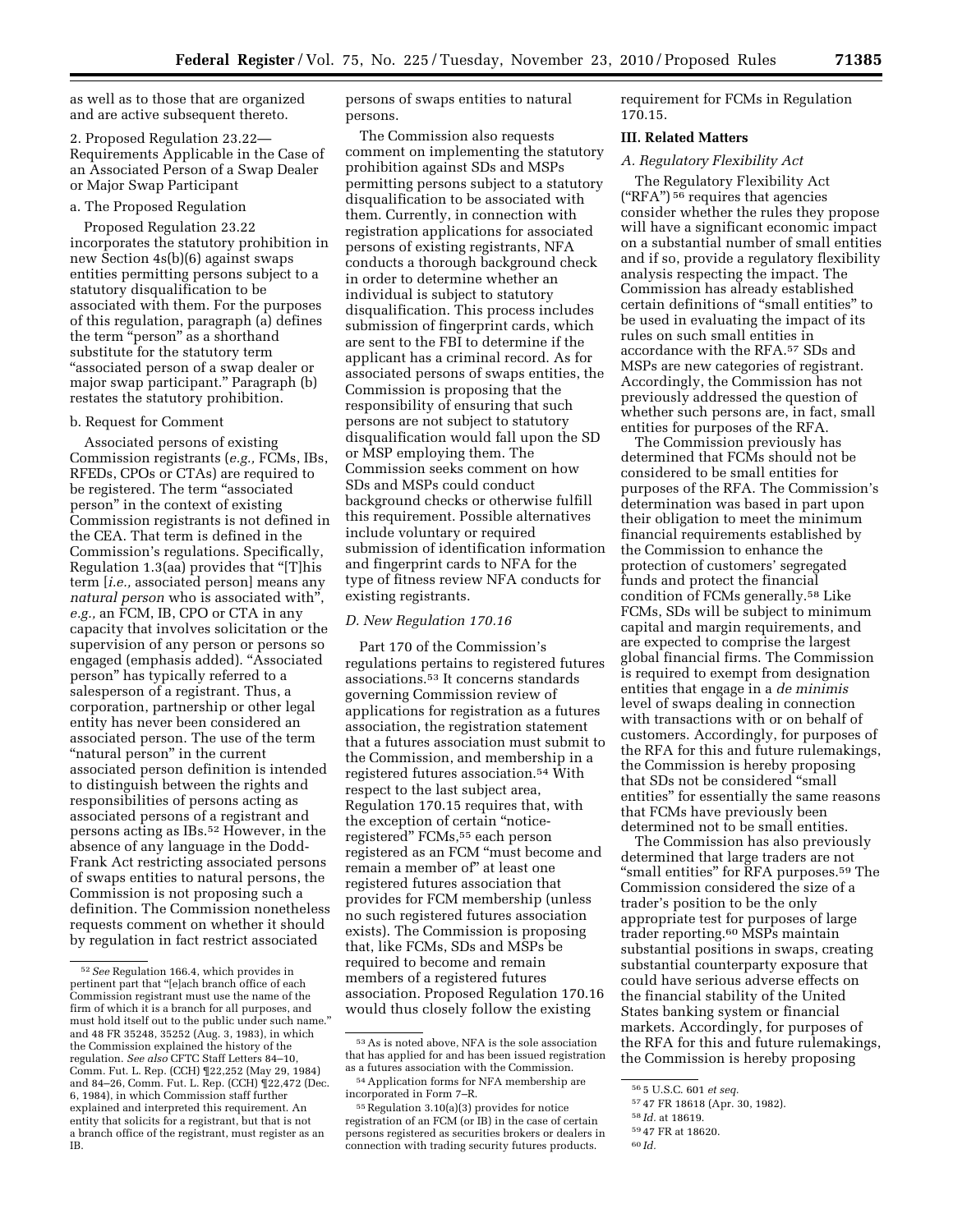that MSPs not be considered ''small entities'' for essentially the same reasons that large traders have previously been determined not to be small entities.

The Commission is carrying out Congressional mandates by proposing these rules. The Commission is incorporating registration of SDs and MSPs into the existing registration structure applicable to other registrants. In so doing, the Commission has attempted to accomplish registration of SDs and MSPs in the manner that is least disruptive to ongoing business and most efficient and expeditious, consistent with the public interest, and accordingly believes that these registration rules will not present a significant economic burden on any entity subject thereto. Accordingly, the Chairman, on behalf of the Commission, hereby certifies pursuant to 5 U.S.C. 605(b) that the proposed rules will not have a significant economic impact on a substantial number of small entities.

#### *B. Paperwork Reduction Act*

The Paperwork Reduction Act of 1995 (PRA) 61 imposes certain requirements on Federal agencies (including the Commission) in connection with their conducting or sponsoring any collection of information as defined by the PRA. This proposed rulemaking would result in new collection of information requirements within the meaning of the PRA. The Commission therefore is submitting this proposal to the Office of Management and Budget (OMB) for review. If adopted, responses to this collection of information would be mandatory. The Commission will protect proprietary information according to the Freedom of Information Act and 17 CFR Part 145, "Commission Records and Information.'' In addition, Section 8(a)(1) of the CEA strictly prohibits the Commission, unless specifically authorized by the CEA, from making public ''data and information that would separately disclose the business transactions or market positions of any person and trade secrets or names of customers.'' The Commission is also required to protect certain information contained in a government system of records according to the Privacy Act of 1974.62

An agency may not conduct or sponsor, and a person is not required to respond to, a collection of information unless it displays a currently valid control number. OMB has not yet assigned a control number to the new collection.

1. Information Provided/by Reporting Entities/Persons

The burden associated with the proposed new rules implementing registration of SDs and MSPs is estimated to be 752 hours, which will result from (1) application for registration by SDs and MSPs and submission of required information on behalf of their respective principals; (2) initially, no withdrawals from registration by SDs or MSPs and a relatively small decrease in the number of their respective principals; and (3) initially, no reported corrections. Burden means the total time, effort, or financial resources expended by persons to generate, maintain, retain, disclose or provide information to or for a federal agency.

The respondent burden for this collection is estimated to average 0.5 hours per response for the Form 7–R; 0.4 hours per response for the Form 8–R; 3 minutes per response for the Form 7–W; 6 minutes per response for the Form 8–T; and 3 minutes per response for the Form 3–R. These estimates include the time needed to review instructions; develop, acquire, install, and utilize technology and systems for the purposes of collecting, validating, and verifying information, processing and maintaining information and disclosing and providing information; adjust the existing ways to comply with any previously applicable instructions and requirements; train personnel to be able to respond to a collection of information; and transmit or otherwise disclose the information. While staff believes that there may likely be approximately 200 swap dealers, we have taken a conservative approach in estimating that there will be 250 SDs for PRA purposes. The estimated burden was thus calculated as follows:

#### *Form 7–R*

*Respondents/Affected Entities:* 300. *Estimated number of responses:* 300. *Estimated total annual burden on respondents:* 0.5 hours.

*Frequency of collection:* On occasion and annually.

*Burden statement:* 300 respondents × 0.5 hours = 150 Burden Hours.

*Form 8–R* 

*Respondents/Affected Entities:* 5 principals per each of 300 SDs and MSPs.

*Estimated number of responses:*  1,500.

*Estimated total annual burden on respondents:* 0.4 hours.

 $625$  U.S.C. 552a.  $\times 0.4$  hours = 600 Burden Hours.  $637$  U.S.C. 19(a). *Frequency of collection:* On occasion. *Burden statement:* 1,500 respondents

#### *Form 8–T*

*Respondents/Affected Entities:* 1 principal per each of 20 SDs and MSPs. *Estimated number of responses:* 20. *Estimated total annual burden on respondents:* 6 minutes. *Frequency of collection:* On occasion. *Burden statement:* 20 respondents × 0.1 hours = 2 Burden Hours.

## 2. Information Collection Comments

The Commission invites the public and other Federal agencies to comment on any aspect of the reporting and recordkeeping burdens discussed above. Pursuant to  $44$  U.S.C. 3506(c)(2)(B), the Commission solicits comments in order to: (1) Evaluate whether the proposed collection of information is necessary for the proper performance of the functions of the Commission, including whether the information will have practical utility; (2) evaluate the accuracy of the Commission's estimate of the burden of the proposed collection of information; (3) determine whether there are ways to enhance the quality, utility, and clarity of the information to be collected; and (4) minimize the burden of the collection of information on those who are to respond, including through the use of automated collection techniques or other forms of information technology.

Comments may be submitted directly to the Office of Information and Regulatory Affairs, by fax at (202) 395– 6566 or by e-mail at *[OIRAsubmissions@omb.eop.gov.](mailto:OIRAsubmissions@omb.eop.gov)* Please provide the Commission with a copy of submitted comments so that all comments can be summarized and addressed in the final rule preamble. Refer to the **ADDRESSES** section of this notice of proposed rulemaking for comment submission instructions to the Commission. A copy of the supporting statements for the collections of information discussed above may be obtained by visiting RegInfo.gov. OMB is required to make a decision concerning the collection of information between 30 and 60 days after publication of this document in the **Federal Register.** Therefore, a comment is best assured of having its full effect if OMB receives it within 30 days of publication.

## *C. Cost-Benefit Analysis*

Section 15(a) of the CEA  $63$  requires the Commission to consider the costs and benefits of its action before issuing a rulemaking under the CEA. By its terms, Section 15(a) does not require the Commission to quantify the costs and benefits of a rule or to determine

<sup>61</sup> 44 U.S.C. 3501 *et seq.*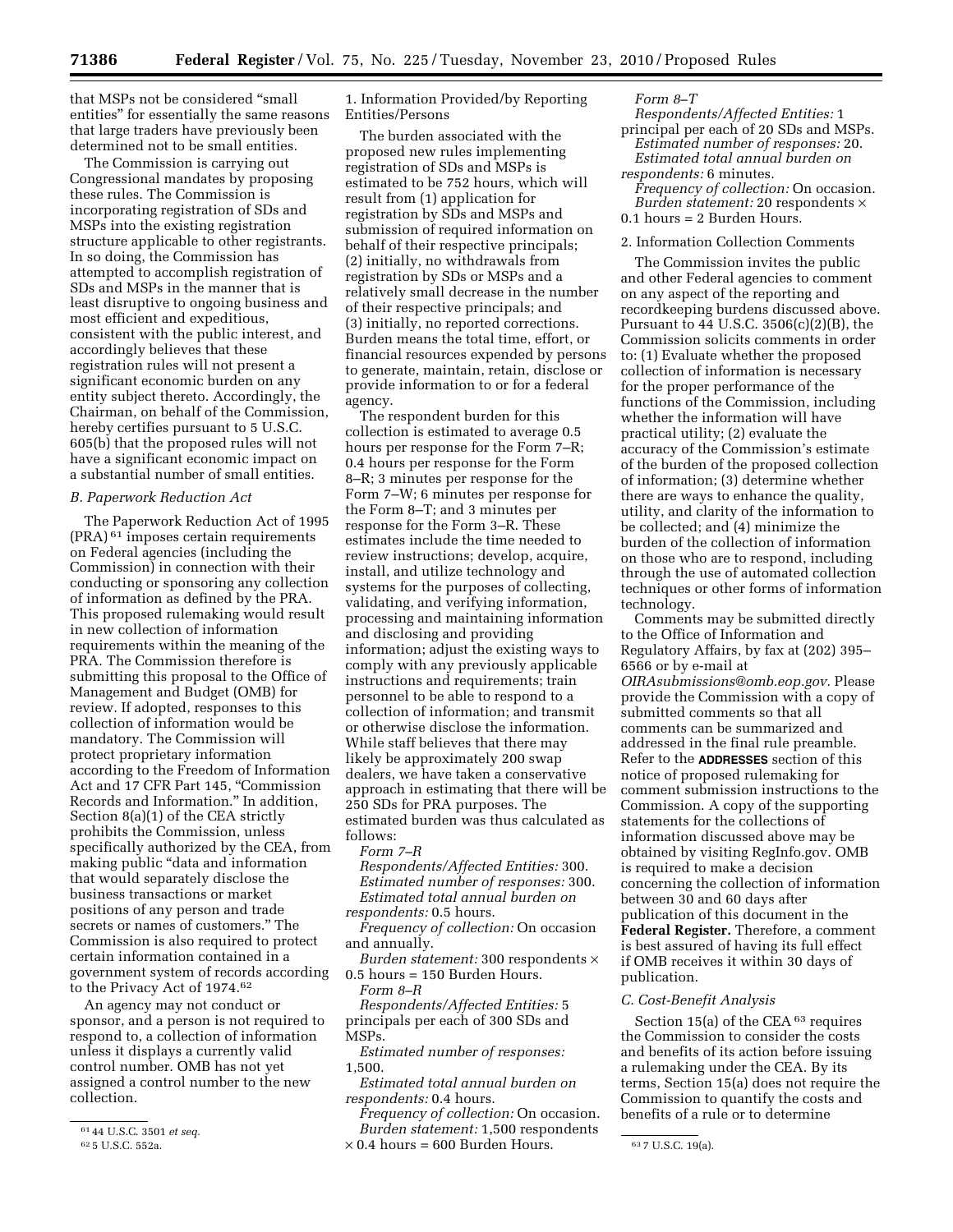whether the benefits of the rulemaking outweigh its costs; rather, it simply requires that the Commission ''consider'' the costs and benefits of its actions. Section 15(a) further specifies that the costs and benefits shall be evaluated in light of five broad areas of market and public concern: (1) Protection of market participants and the public; (2) efficiency, competitiveness and financial integrity of futures markets; (3) price discovery; (4) sound risk management practices; and (5) other public interest considerations. The Commission may in its discretion give greater weight to any one of the five enumerated areas and could in its discretion determine that, notwithstanding its costs, a particular rule is necessary or appropriate to protect the public interest or to effectuate any of the provisions or accomplish any of the purposes of the CEA.

*Summary of Proposed Requirements.*  The proposed rules would create a process to implement the registration requirements for swaps entities under the CEA pursuant to the Dodd-Frank Act generally through amendments to the existing regulatory framework.

*Costs.* With respect to costs, the Commission has determined that the costs of the new registration requirements imposed on SDs and MSPs will consist primarily of the fees that NFA will charge: (1) For application for registration of SDs and MSPs, which are expected to be \$500 per application; (2) to process fingerprints and background information for principals, which are expected to be \$85 per person; and (3) for NFA membership, which are expected to be \$7,500 for an SD and \$5,600 for an MSP annually. Time and expense to registrants relating to the registration process alone are expected to be relatively minimal as the forms are not complicated. Time and expense relating to the new registration requirements are therefore not expected to be a barrier to entry of registrants or to adversely affect the liquidity of any markets.

For purposes of this rulemaking, the costs of the new registration requirements do not include costs to registrants resulting from any need to create or augment an internal compliance and reporting infrastructure as a result of the Section 4s Requirements that are being addressed by other Commission rulemakings. The Commission therefore views the costs of the new registration requirements to be insubstantial when viewed in the context of the broader purpose of Congress to promote systemic safety for

the financial markets as embodied in the Dodd-Frank Act.

*Benefits.* With respect to benefits, the Commission has determined that the benefits of registering swaps entities are significant. Registration will enable the Commission to identify the universe of SDs and MSPs, which will enable these entities to be monitored for compliance with the Dodd-Frank Act and the rules being implemented by the Commission thereunder. This will enable the protection of market participants and the public, promote efficiency and transparency of markets, promote sound risk management practices and promote the public interest, as described in the rules being proposed by the Commission implementing the substantive provisions of the Dodd-Frank Act. Similarly, the Commission has determined that the benefits of requiring swaps entities to become and remain members of a registered futures association are significant. Membership will provide the Commission with flexibility with regard to its oversight of compliance with the Dodd-Frank Act and Commission regulations.

*Public Comment.* The Commission invites public comment on its costbenefit considerations. Commenters are also invited to submit any data or other information that they may have quantifying or qualifying the costs and benefits of the Proposal with their comment letters.

#### **List of Subjects**

*17 CFR Part 3* 

Definitions, Customer protection, Licensing, Registration, Swaps.

#### *17 CFR Part 23*

Swaps, Swap dealers, Major swap participants, Registration.

# *17 CFR Part 170*

Authority delegations (Government agencies), Commodity futures, Swaps, Reporting and recordkeeping requirements.

For the reasons presented above, the Commission proposes to amend Chapter I of Title 17 of the Code of Federal Regulations as follows:

# **PART 3—REGISTRATION**

1. The authority citation for part 3 is amended to read as follows:

**Authority:** 7 U.S.C. 1a, 2, 6, 6a, 6b, 6c, 6d, 6e, 6f, 6g, 6h, 6i, 6k, 6m, 6n, 6o, 6p, 6s, 8, 9, 9a, 12, 12a, 13b, 13c, 16a, 18, 19, 21, and 23, as amended by Title VII of the Dodd-Frank Wall Street Reform and Consumer Protection Act, Pub. L. No. 111–203, 124 Stat. 1376 (Jul. 21, 2010).

2. Section 3.2 is amended by adding paragraph (c)(3) to read as follows:

**§ 3.2 Registration processing by the National Futures Association; notification and duration of registration.** 

\* \* \* \* \* (c) \* \* \*

(3) Upon filing of an application for registration pursuant to  $\S 3.10(a)(1)(v)$  of this part by a swap dealer or major swap participant the National Futures Association shall notify the swap dealer or major swap participant that it is provisionally registered pending completion of a fitness review by the National Futures Association.

\* \* \* \* \*

3. Section 3.4 is amended by revising paragraph (a) to read as follows:

#### **§ 3.4 Registration in one capacity not included in registration in any other capacity.**

(a) Except as may be otherwise provided in the Act or in any rule, regulation, or order of the Commission, each futures commission merchant, retail foreign exchange dealer, swap dealer, major swap participant, floor broker, floor trader, associated person (other than an associated person of a swap dealer or major swap participant), commodity trading advisor, commodity pool operator, introducing broker, and leverage transaction merchant must register as such under the Act. Registration in one capacity under the Act shall not include registration in any other capacity; *Provided, however,* That a registered floor broker need not also register as a floor trader in order to engage in activity as a floor trader. \* \* \* \* \*

- 4. Section 3.10 is amended by:
- a. Revising the heading;
- b. Revising paragraph (a)(1);
- c. Adding paragraph (a)(1)(v); and

d. Revising paragraphs (b) and (d) to read as follows:

#### **§ 3.10 Registration of futures commission merchants, retail foreign exchange dealers, introducing brokers, commodity trading advisors, commodity pool operators, swap dealers, major swap participants and leverage transaction merchants.**

 $(a) * * * *$ 

(1)(i) Except as provided in paragraph (a)(3) of this section, application for registration as a futures commission merchant, retail foreign exchange dealers, introducing broker, commodity trading advisor, commodity pool operator, swap dealer, major swap participant or leverage transaction merchant must be on Form 7–R, completed and filed with the National Futures Association in accordance with the instructions thereto.

(ii) Applicants for registration as a futures commission merchant or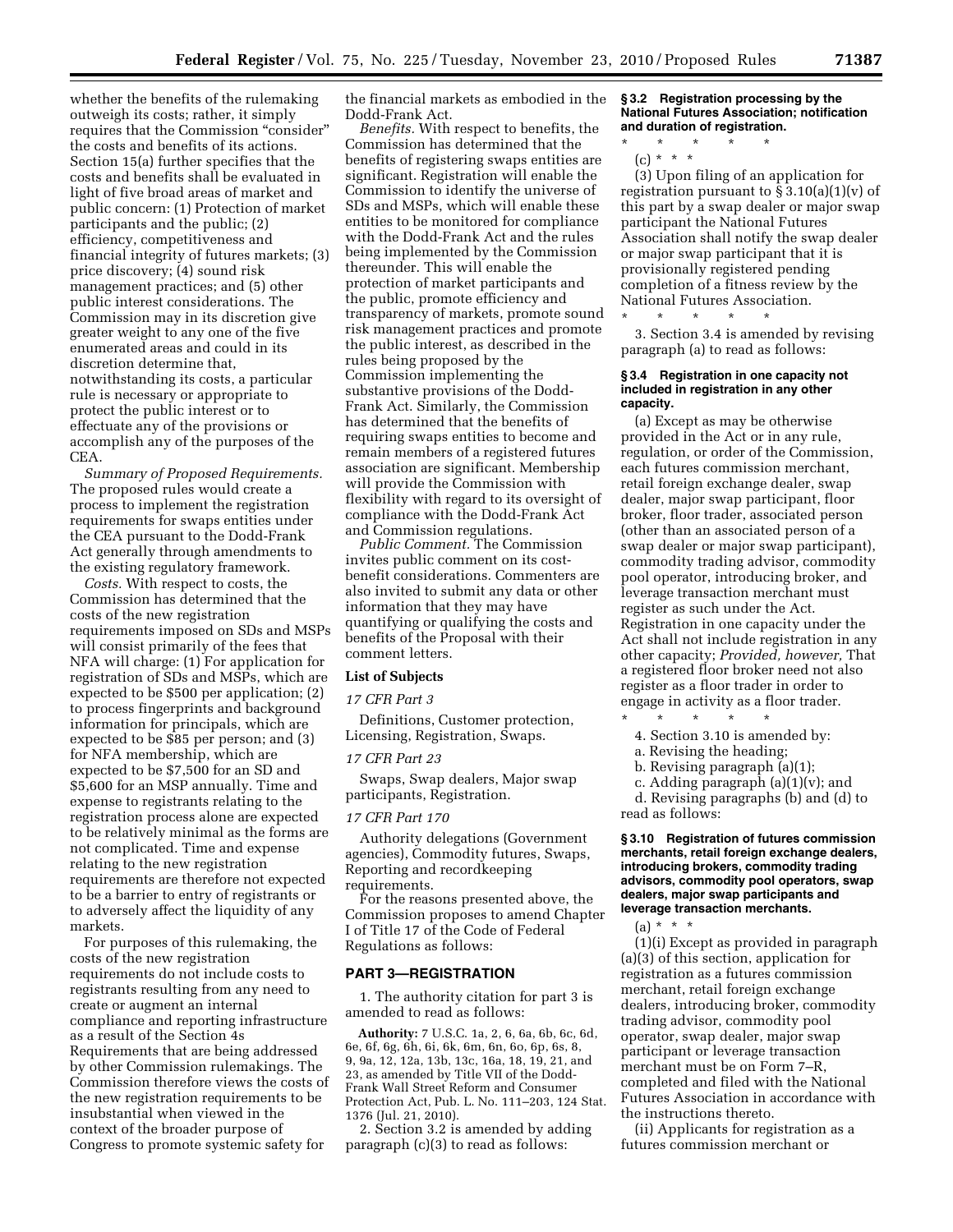introducing broker must accompany their Form 7–R with a Form 1–FR–FCM or Form 1–FR–IB, respectively, in accordance with the provisions of § 1.10 of this chapter: *Provided, however,* That an applicant for registration as a futures commission merchant or introducing broker which is registered with the Securities and Exchange Commission as a securities broker or dealer may accompany its Form 7–R with a copy of its Financial and Operational Combined Uniform Single Report under the Securities Exchange Act of 1934, Part II or Part II A, in accordance with the provisions of § 1.10(h) of this chapter.

(iii) Applicants for registration as a commodity pool operator must accompany their Form 7–R with the financial statements described in § 4.13(c) of this chapter.

(iv) Applicants for registration as a leverage transaction merchant must accompany their Form 7–R with a Form 2–FR in accordance with the provisions of § 2–FR of this chapter.

(v)(A) Applicants for registration as a swap dealer or major swap participant must demonstrate, concurrently with or subsequent to the filing of their Form 7–R with the National Futures Association, compliance with regulations adopted by the Commission pursuant to sections 4s(e), 4s(f), 4s(g),  $4s(h)$ ,  $4s(i)$ ,  $4s(j)$  and  $4s(k)$  of the Act, and, as applicable, section 4s(*l*) of the Act; *Provided, however, that* for the purposes of this paragraph (a)(1)(v) the term "compliance" includes the term ''the ability to comply,'' to the extent that a particular regulation may require demonstration of the ability to comply with a requirement.

(B) The filing of the Form 7–R by the applicant swap dealer or major swap participant authorizes the Commission to conduct on-site inspection of the applicant to determine compliance with the regulations referred to in paragraph  $(a)(1)(v)(A)$  of this section.

(C)(*1*) Any person may apply to be registered as a swap dealer or major swap participant by filing a form 7–R at any time from April 15, 2011 until such time as regulations adopted by the Commission further defining the terms "swap dealer" and "major swap participant'' become effective.

(*2*) From and after such time as regulations adopted by the Commission further defining the terms "swap dealer" and ''major swap participant'' become effective, each swap dealer or major swap participant must apply to be registered as a swap dealer or major swap participant by filing a form 7–R.

(*3*) Any person who applies to be registered as a swap dealer or major swap participant before such time as all

of the regulations specified in paragraph  $(a)(1)(v)(A)$  of this section have become effective will be granted provisional registration as a swap dealer or major swap participant, as the case may be, upon filing a Form 7–R and such documentation as may be required to demonstrate compliance with such of the regulations specified in paragraph  $(a)(1)(v)(A)$  of this section as are effective as of the date of such filing; *Provided, however, that:* Where the applicant has been granted provisional registration as a swap dealer or major swap participant, it must provide such documentation as may be required to demonstrate compliance with the remaining regulations specified in paragraph  $(a)(1)(v)(A)$  of this section by no later than the respective effective date of each such regulation.

(D)(*1*) Where an applicant for registration as a swap dealer or major swap participant that has been granted provisional registration has timely demonstrated compliance with the regulations specified in paragraph  $(a)(1)(v)(A)$  of this section in accordance with paragraph  $(a)(1)(v)(C)$  of this section, the applicant will be notified that its provisional registration has ceased to be provisional and it has become fully registered as a swap dealer or major swap participant.

(*2*) Where an applicant for registration as a swap dealer or major swap participant that has been granted provisional registration has failed to timely demonstrate compliance with any of the regulations specified in paragraph  $(a)(1)(v)(A)$  of this section in accordance with paragraph  $(a)(1)(v)(C)$ of this section the applicant will be notified that its application is deficient, whereupon it must withdraw its registration application, it must not engage in any new activity described in the definition of "swap dealer" in section 1a(49) of the Act or the definition of ''major swap participant'' in section 1a(33) of the Act as such terms may be further defined by Commission regulations, and its provisional registration shall cease; *Provided, however, that* in the event the applicant fails to withdraw its registration application or cure the deficiency within 30 days following receipt of notice that its application is deficient, its application will be deemed withdrawn and thereupon its registration shall cease; *Provided further, however, that* upon written request by the applicant submitted to the Director of the Division of Clearing and Intermediary Oversight, the Commission may in its discretion extend the time within which the deficiency may be cured.

(*3*) Unless specifically reserved in the applicable swap, no withdrawal, deemed withdrawal, cessation or revocation of registration as a swap dealer or major swap participant pursuant to paragraph (a)(1)(v)(D)(*2*) of this section or paragraph (b) of this section shall constitute a termination event, force majeure, an illegality, increased costs, a regulatory change, or a similar event under a swap (including any related credit support arrangement) that would permit a party to terminate, renegotiate, modify, amend or supplement one or more transactions under the swap.

\* \* \* \* \*

(b) *Duration of registration.* (1) A person registered as a futures commission merchant, retail foreign exchange dealer, introducing broker, commodity trading advisor, commodity pool operator, swap dealer, major swap participant or leverage transaction merchant in accordance with paragraph (a) of this section will continue to be so registered until the effective date of any revocation or withdrawal of such registration. Such person will immediately be prohibited from engaging in new activities requiring registration under the Act or from representing himself to be a registrant under the Act or the representative or agent of any registrant during the pendency of any suspension of such registration.

\* \* \* \* \* (d) On a date to be established by the National Futures Association, and in accordance with procedures established by the National Futures Association, each registrant as a futures commission merchant, retail foreign exchange dealer, introducing broker, commodity trading advisor, commodity pool operator, swap dealer, major swap participant or leverage transaction merchant shall, on an annual basis, review and update registration information maintained with the National Futures Association and additionally, in the case of a swap dealer or major swap participant, with the Commission. The failure to complete the review and update within thirty days following the date established by the National Futures Association shall be deemed to be a request for withdrawal from registration, which shall be processed in accordance with the provisions of § 3.33(f).

5. Section 3.21 is amended by:

a. Revising paragraph (c) introductory text; and paragraph (c)(1)(iv);

b. Adding paragraph  $(c)(1)(v)$ ;

c. Revising paragraph (c)(2)(i); and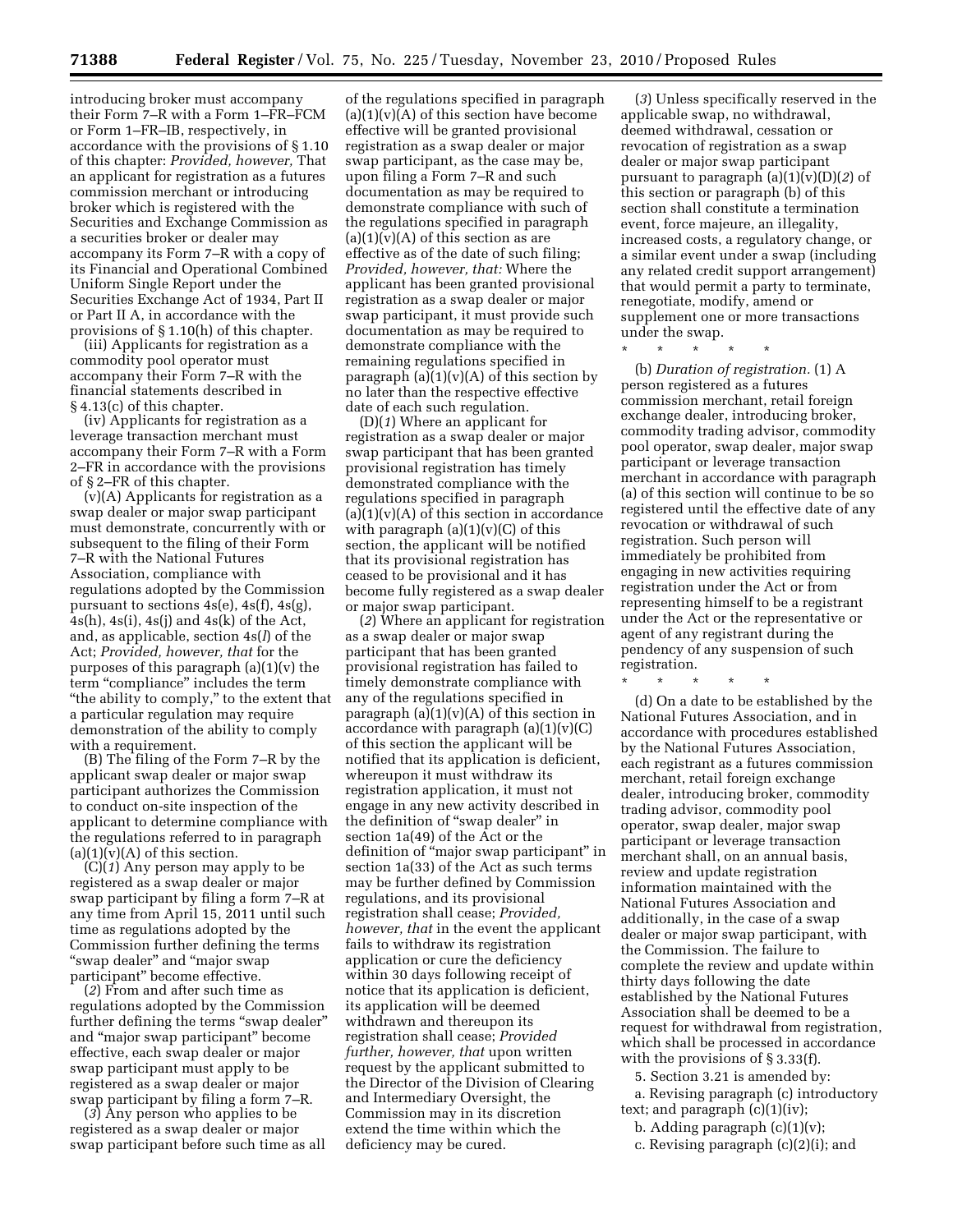d. Revising paragraph (c)(4)(i) to read as follows:

# **§ 3.21 Exemption from fingerprinting requirement in certain cases.**   $\star$   $\star$   $\star$   $\star$

(c) *Outside directors.* Any futures commission merchant, retail foreign exchange dealer, introducing broker, commodity trading advisor, commodity pool operator, swap dealer, major swap participant or leverage transaction merchant that has a principal who is a director but is not also an officer or employee of the firm may, in lieu of submitting a fingerprint card in accordance with the provisions of §§ 3.10(a)(2) and 3.31(a)(2), file a ''Notice Pursuant to § 3.12(c) of the Commission's Regulations'' with the National Futures Association. Such notice shall state, if true, that such outside director:

 $(1) * * * *$ 

(iv) The solicitation of leverage customers' orders for leverage transactions,

(v) The solicitation of a swap agreement;

 $(2) * *$ 

(i) Commodity interest or swap transactions;

\* \* \* \* \*

(4) \* \* \*

(i) The name of the futures commission merchant, retail foreign exchange dealer, swap dealer, major swap participant, introducing broker, commodity trading advisor, commodity pool operator, leverage transaction merchant, or applicant for registration in any of these capacities of which the person is an outside director;

\* \* \* \* \*

6. Section 3.30 is amended by revising paragraph (a) to read as follows:

### **§ 3.30 Current address for purpose of delivery of communications from the Commission or the National Futures Association.**

(a) The address of each registrant, applicant for registration, and principal, as submitted on the application for registration (Form 7–R or Form 8–R) or as submitted on the biographical supplement (Form 8–R) shall be deemed to be the address for delivery to the registrant, applicant or principal for any communications from the Commission or the National Futures Association, including any summons, complaint, reparation claim, order, subpoena, special call, request for information, notice, and other written documents or correspondence, unless the registrant, applicant or principal specifies another address for this purpose: *Provided, that*  the Commission or the National Futures

Association may address any correspondence relating to a biographical supplement submitted for or on behalf of a principal to the futures commission merchant, retail foreign exchange dealer, commodity trading advisor, commodity pool operator, swap dealer, major swap participant, introducing broker, or leverage transaction merchant with which the principal is affiliated and may address any correspondence relating to an associated person to the futures commission merchant, retail foreign exchange dealer, commodity trading advisor, commodity pool operator, swap dealer, major swap participant, introducing broker, or leverage transaction merchant with which the associated person or the applicant for registration is or will be associated as an associated person.

\* \* \* \* \* 7. Section 3.31 is amended by revising paragraphs (a)(1), (b) and (c)(2) to read as follows:

### **§ 3.31 Deficiencies, inaccuracies, and changes, to be reported.**

(a)(1) Each applicant or registrant as a futures commission merchant, retail foreign exchange dealer, swap dealer, major swap participant, commodity trading advisor, commodity pool operator, introducing broker, or leverage transaction merchant shall, in accordance with the instructions thereto, promptly correct any deficiency or inaccuracy in Form 7–R or Form 8– R which no longer renders accurate and current the information contained therein. Each such correction shall be made on Form 3–R and shall be prepared and filed in accordance with the instructions thereto. *Provided, however,* that where a registrant is reporting a change in the form of organization from or to a sole proprietorship, the registrant must file a Form 7–W regarding the pre-existing organization and a Form 7–R regarding the newly formed organization. \* \* \* \* \*

(b)(1) Each applicant for registration or registrant as a floor broker, floor trader or associated person, and each principal of a futures commission merchant, retail foreign exchange dealer, commodity trading advisor, commodity pool operator, introducing broker, or leverage transaction merchant must, in accordance with the instructions thereto, promptly correct any deficiency or inaccuracy in the Form 8–R or supplemental statement thereto which renders no longer accurate and current the information contained in the Form 8–R or supplemental statement. Each such

correction must be made on Form 3–R and must be prepared and filed in accordance with the instructions thereto.

(2) Each applicant for registration or registrant as a swap dealer or major swap participant and each principal of a swap dealer or major swap participant, must, in accordance with the instructions thereto, promptly correct any deficiency or inaccuracy in the Form 8–R or supplemental statement thereto which renders no longer accurate and current the information contained in the Form 8–R or supplemental statement. Each such correction must be made on Form 3–R and must be prepared and filed in accordance with the instructions thereto.

 $(c) * * * *$ 

(2) Each person registered as, or applying for registration as, a futures commission merchant, retail foreign exchange dealer, commodity trading advisor, commodity pool operator, swap dealer, major swap participant, introducing broker or leverage transaction merchant must, within thirty days after the termination of the affiliation of a principal with the registrant or applicant, file a notice thereof with the National Futures Association.

\* \* \* \* \*

8. Section 3.33 is amended by: a. Revising paragraph (a) introductory text;

b. Revising paragraph (b) introductory text and paragraphs (b)(6)(vi) through (b)(6)(vii);

c. Adding paragraphs (b)(6)(viii) and  $(b)(6)(ix);$  and

d. Revising paragraph (e) to read as follows:

# **§ 3.33 Withdrawal from registration.**

(a) A futures commission merchant, retail foreign exchange dealer, introducing broker, commodity trading advisor, commodity pool operator, swap dealer, major swap participant, leverage transaction merchant, floor broker or floor trader may request that its registration be withdrawn in accordance with the requirements of this section if:

\* \* \* \* \* (b) A request for withdrawal from registration as a futures commission merchant, retail foreign exchange dealer, introducing broker, commodity trading advisor, commodity pool operator, swap dealer, major swap participant, or leverage transaction merchant must be made on Form 7–W, and a request for withdrawal from registration as a floor broker or floor trader must be made on Form 8–W,